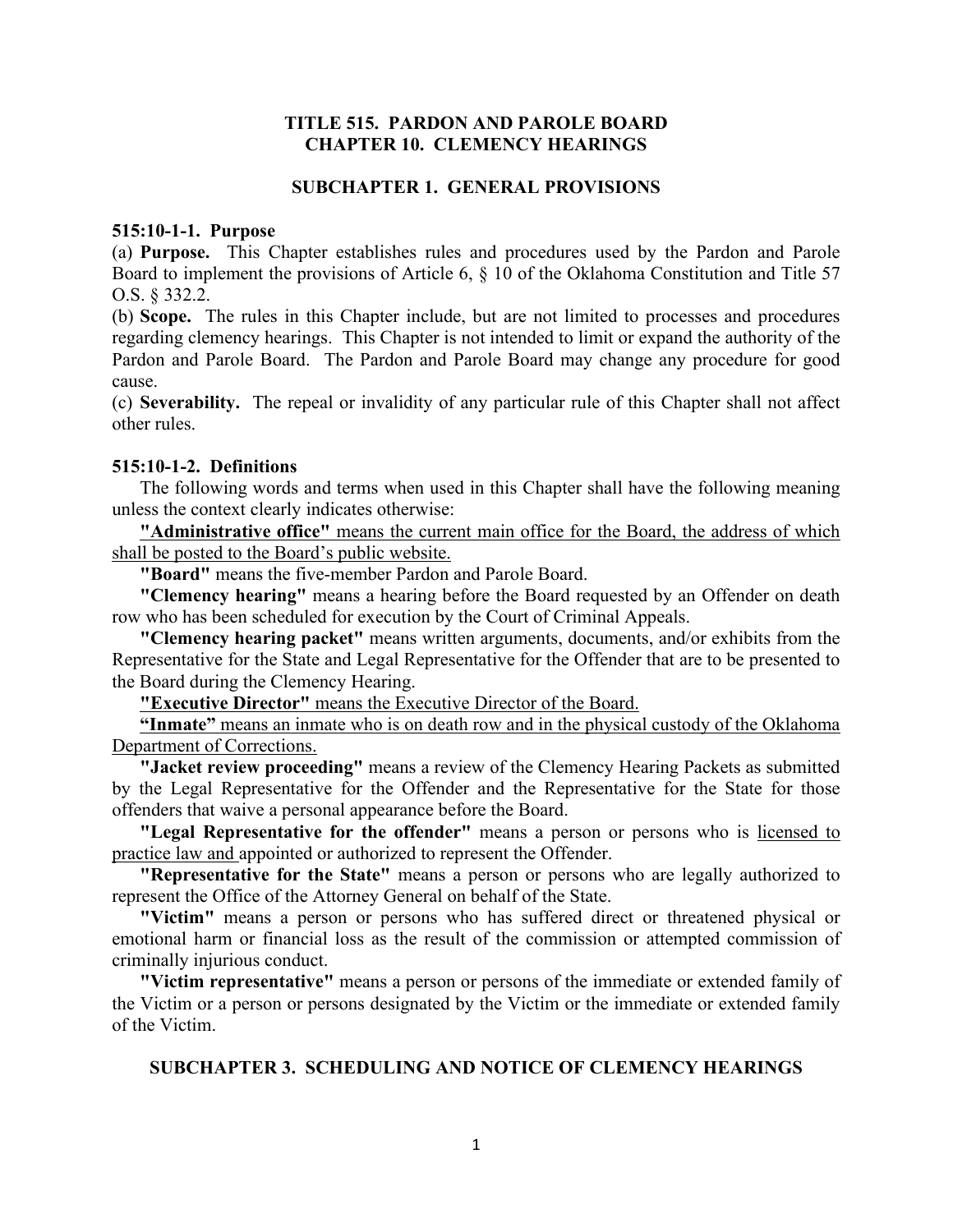## **515:10-3-1. Scheduling of a clemency hearing**

The Chairperson of the Board will schedule a clemency hearing within three (3) business days of receiving the notice of the setting of an execution date by the Oklahoma Court of Criminal Appeals, or as soon thereafter as practical. The clemency hearing will be scheduled on or before the twenty-first calendar day preceding the scheduled execution date, unless otherwise directed by the Chairperson.

## **515:10-3-2. Notice of clemency hearing**

(a) The Executive Director or a designee will promptly notify in writing and via certified mail the Representative for the State and Legal Representative for the Offender of the date of the scheduled Clemency Hearing.

(b) The Executive Director or a designee will send a Clemency Hearing Notice and Intent to Appear Form with the hearing notice to the Legal Representative for the Offender.

(c) If the Executive Director or a designee is unable to determine who the Legal Representative is for the Offender, the notice and the Clemency Hearing Notice and Intent to Appear form shall be sent to the Offender in the care of the Warden of the Department of Corrections facility where the Offender is incarcerated.

(d) Within ten (10) days after receiving the Clemency Hearing Notice and Intent to Appear form, the Offender or the Legal Representative for the Offender must return the form per the instructions on the form indicating the Offender's affirmative request for a clemency hearing and whether the Offender intends to appear or the Offender waives the hearing. Failure to return the form by such date shall be deemed an intent to waive the hearing.

# **SUBCHAPTER 5. CLEMENCY HEARING PROCEDURES**

# **515:10-5-1. Clemency hearing packets**

(a) Clemency Hearing Packets must be submitted to the administrative office of the Board on or before a date set by the Chairperson.

(b) A Clemency Hearing Packet shall consist of no more than fifty pages of arguments and an appendix of no more than one hundred and fifty pages of supplemental exhibits, such as trial transcripts, photos, letters of support, etc.

(c) All pages in the appendix of the Clemency Hearing Packet shall be consecutively numbered. An argument referring to documents in the appendix shall include reference to the appendix page number.

(d) Audio or visual exhibits may be submitted in lieu of written exhibits.

(e) If audio or visual exhibits are submitted, one-hour running time shall be considered equal to fifty pages. The burden is on the party making an audio or visual exhibit in lieu of written exhibits to ensure that the submission is in a format that is readily available to the members of the Board as well as the opposing party.

(f) Clemency Hearing Packets in excess of these limitations will be rejected by the Board unless prior approval to exceed the limitation has been obtained in writing from the Chairperson of the Board.

(g) A Clemency Hearing Packet for each Board member must be submitted along with an additional copy for the administrative office.

(h) With the exception of the copy for the Board's administrative office copy, a Clemency Hearing Packet must be submitted with pre-paid postage for mailing purposes.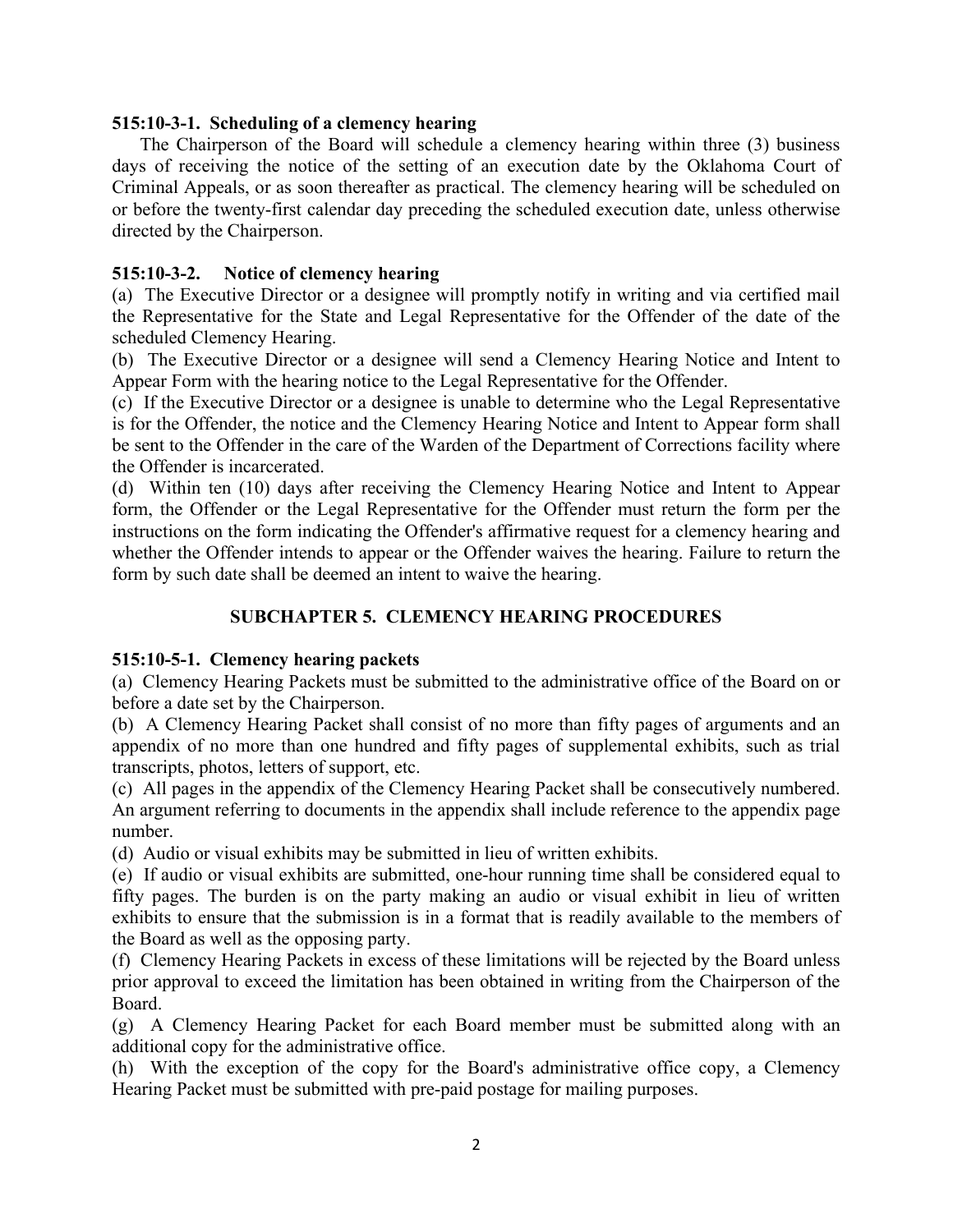(i) Failure, by either party, to deliver the Clemency Hearing Packets on or before the date set by the Chairperson shall constitute a waiver of the opportunity to submit a Clemency Hearing Packet, unless prior approval for the late filing of a packet is obtained from the Chairperson.

(j) The administrative office of the Board is responsible for mailing the Clemency Hearing Packets to the members of the Board.

(k) The Representative for the State and the Legal Representative for the Offender are responsible for providing a copy of the Clemency Hearing Packet to the other party at the same time the packet is delivered to the administrative offices of the Board. The Board shall not be responsible for the exchange of documents between the parties.

(l) The Representative for the State and the Legal Representative for the Offender is responsible for providing a copy of the Clemency Hearing Packet to the Office of the Governor at the same time the packet is delivered to the administrative offices of the Board.

(m) No supplemental documents or exhibits may be submitted to the members of the Board at the Clemency Hearing, without prior approval from the Chairperson of the Board.

## **515:10-5-2. Clemency hearing procedures**

The procedures for the Clemency Hearing shall be as follows, unless modified prior to the hearing by the Chairperson of the Board:

- (1) The Clemency Hearing will comply with the Open Meeting Act as per 25 O.S. § 301.
- (2) The Chairperson of the Board will call the meeting to order.

(3) The administrative staff of the Board will read an opening statement and the order of the meeting.

(4) The Legal Representative for the Offender will be given forty (40) minutes to make a presentation to the Board. If there is more than one person wishing to speak, a primary spokesperson must be selected to allocate time among those that wish to speak. The Board staff will only keep time of the forty (40) minutes. Keeping time for individual allotments among speakers will be the responsibility of the spokesperson. The Legal Representative may reserve a portion of the forty (40) minutes presentation period to address the Board after the Representative of the State and the Victim or Victim Representative have addressed the Board. If the Legal Representative wishes to reserve time for this purpose, the spokesperson must state how much time will be reserved at the beginning of the initial presentation for time keeping purposes. No more than five (5) minutes may be reserved.

(5) The Board reserves the right to ask questions during the presentation by the Legal Representative for the Offender or may reserve questions until after the presentation has concluded. Questions will not be counted against the allotted time.

(6) The Representative for the State will be given forty (40) minutes to address the Board. If there is more than one person wishing to speak, a primary spokesperson must be selected to allocate time among those that wish to speak. The Board staff will only keep time of the forty (40) minutes, keeping time for individual allotments among speakers will be the responsibility of the spokesperson. The Representative for the State may reserve a portion of their forty (40) minutes presentation period to address the Board after the Legal Representative for Offender and the Victim or Victim Representative have addressed the Board. If the Representative for the State wish to reserve time for this purpose, the spokesperson must state how much time will be reserved at the beginning of the initial presentation for time keeping purposes. No more than five (5) minutes may be reserved.